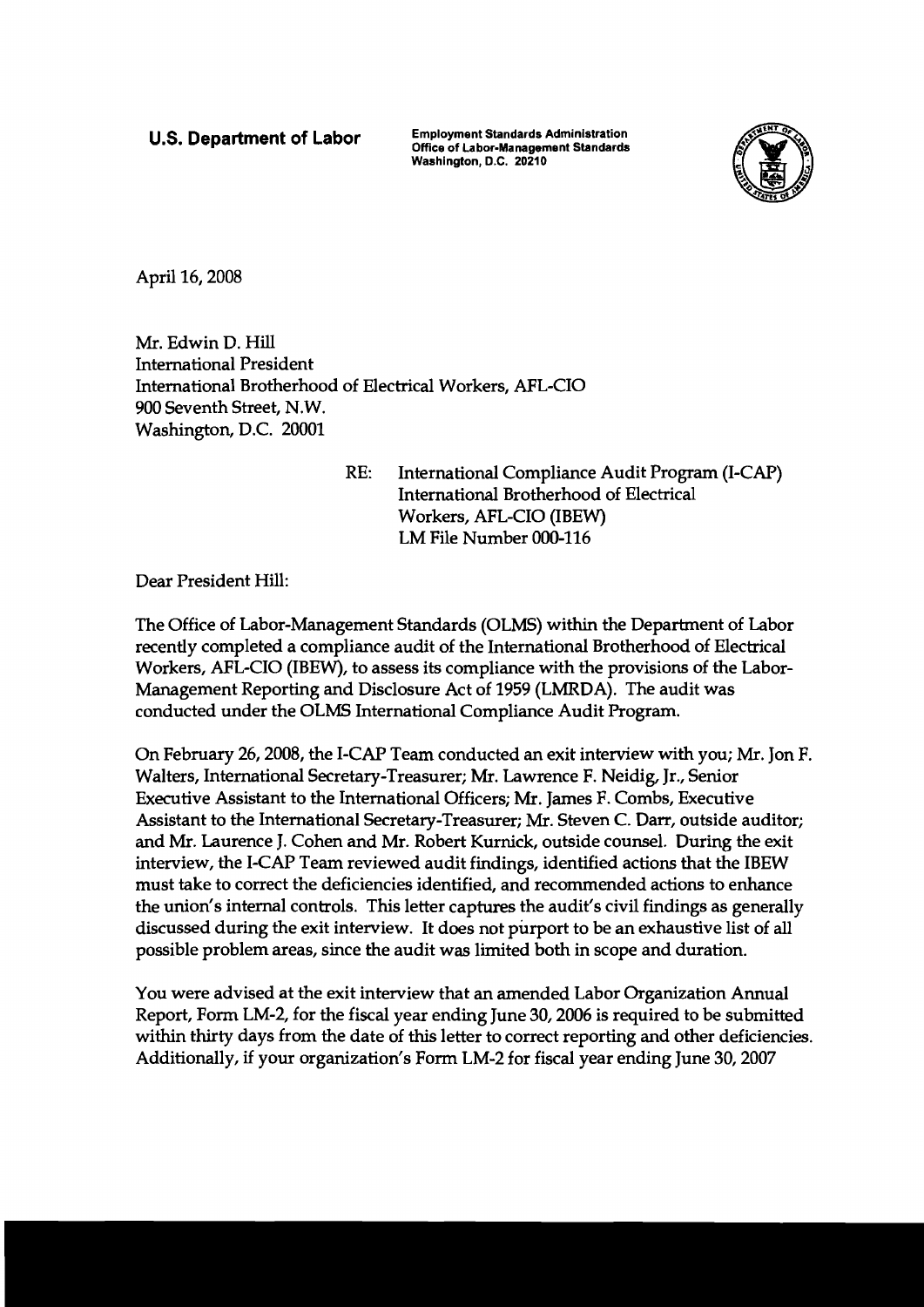contains any of the reporting deficiencies noted in this closing letter that report must also be amended and submitted within thirty days from the date of this letter. Specific information relating to these deficiencies is presented below.

## Reporting Deficiencies - LMRDA Section 201(b)

Section 201(b) of the LMRDA requires that labor organizations file with OLMS an annual financial report that accurately discloses the union's financial condition and operations. The following deficiencies were noted on the IBEW Form LM-2 for the fiscal year ending June 30,2006. The deficiencies identified in this section must be corrected in an amended Form LM-2 for the fiscal year 2006 reporting period. Further, subsequent Form LM-2 filings must be prepared so as not to contain these deficiencies.

- I. The IBEW recorded Item 25 (U.S. Treasury Securities) on Statement A at market value but did not disclose in Item 69 (Additional Information) the original cost of the U.S. Securities at the start and end of the reporting period as required by the reporting instructions. The Form LM-2 instructions require the total value of all U.S. Treasury securities as shown on the labor organization's books at the start and end of the reporting period in Columns (A) **and** (B), respectively. If the value reported is different from the original cost, the original cost must be reported in Item 69. The IU indicated that it has already amended and filed its 2007 LM-2 and will also amend its 2006 LM-2 in regard to this issue.
- 2. In Item 17 (Contingent Liabilities), the IBEW disclosed that it is party to a number of routine lawsuits but failed to include sufficient detail in Item 69. The Form LM-2 instructions require that for transactions that result in contingent liabilities, identified in Item 17, the union must describe in Item 69 the identity of the claimant or creditor, the case number, court and caption for each lawsuit. The IU indicated that it has already amended and filed its 2007 LM-2 and will also amend its 2006 LM-2 in regard to this issue.
- 3. The IBEW reported disbursements for a Christmas party, rent, human resources/payroll services, building security, legal retainers, household moving and storage, investment fees, travel consultant fees, telephone, maintenance and audit services in Schedule 15 (Representational Activities), Schedule 16 (Political Activities and Lobbying) and Schedule 19 (Union Administration). These types of disbursements are reportable in Schedule 18 (General Overhead) unless they were paid for a specific expense for the activity represented by the schedule. For example, a telephone bill for a phone bank set up to coordinate an organizing campaign should be reported in Schedule 15. **If** any of these particular disbursements were paid for the administration of a specific union function, such as an election, membership meeting, disciplinary proceeding, apprenticeship program, or member education program, then they can be reported in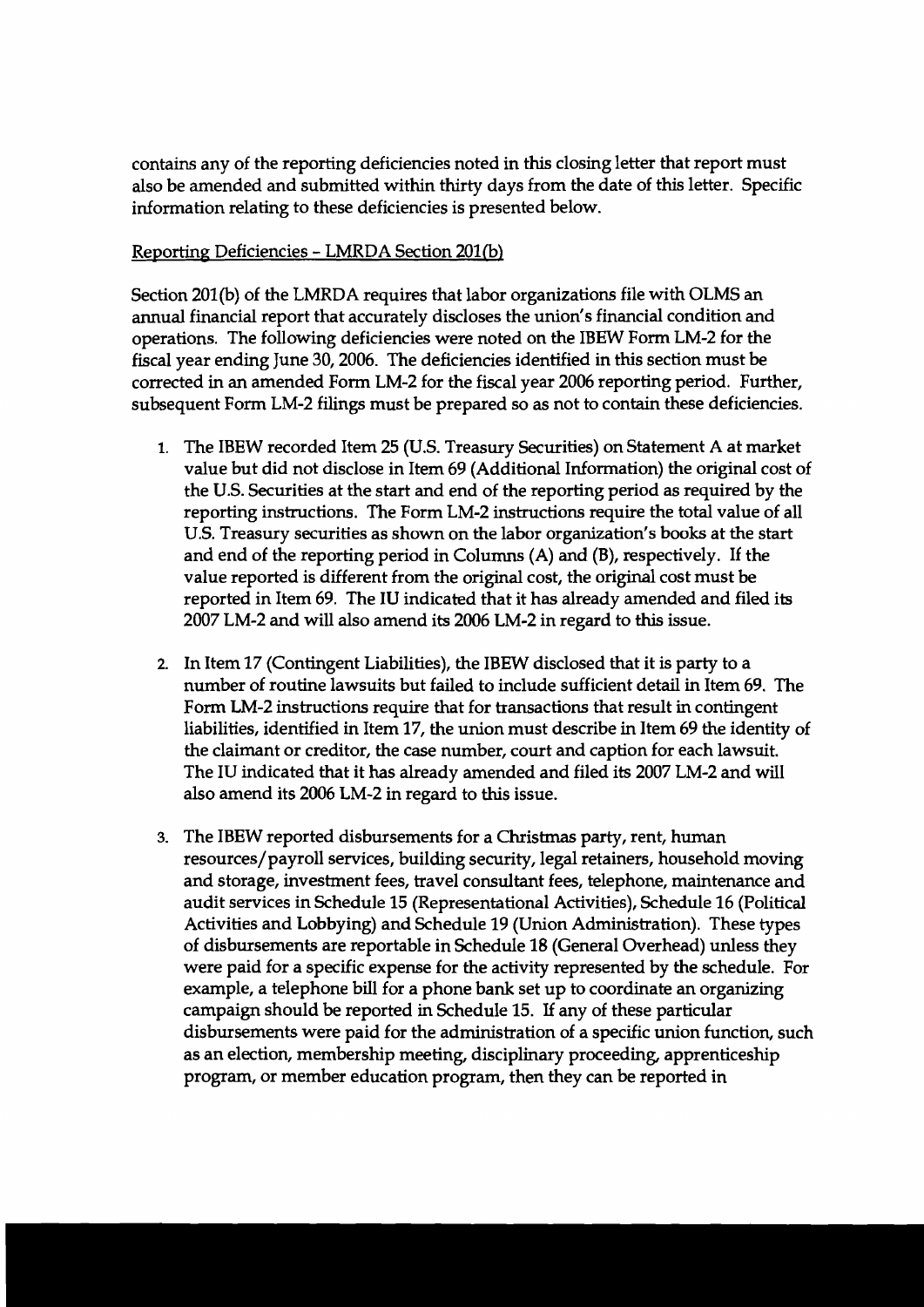Schedule 19. If these disbursements were not paid for specific functions, then generally they are reportable in Schedule 18.

Regarding disbursements related to the operations of a union office, the union can allocate those disbursements to specific Form LM-2 functions if the union maintains adequate records that document office usage and activities occurring in the office and such usage and activities are for or support those specific Form LM-2 functions. To be sufficient, records should include a contemporaneously maintained, daily log of office usage and all activities occurring in the office. Any business day for which union records do not document any office usage or activities, should be considered general overhead. If throughout the course of the report period, union records document an office usage/activity allocation of 80% representational, 10% union administration, and 10% general overhead, then office related disbursements can be allocated to those functions according to those percentages. **As** an alternative, the union may choose to report such otherwise non-allocable disbursements as general overhead.

- 4. Several itemization pages in support of Schedules 15,16,17,18 and 19 contain inadequate descriptions of the transactions in Column (C). For example, several disbursements to law firms are only described as "Legal Services" and several disbursements to various hotels are only described as "Meeting." Each itemized transaction must be adequately described in Column  $(C)$  of the itemization page to: i) disclose its nature and purpose; and ii) to assess whether or not the disbursements as reported, comply with the reporting requirements of Section  $201(b)$ .
- 5. The IBEW allocated time for employees **(Maid,** Accounting, Mailroom, Engineers, etc.) who perform building or general support services as "Representational Activities," "Political Activities" and "Union Administration." There was no time reported for these employees in "General Overhead." A review of time allocations for a sample of individuals, disclosed that the time allocated on Schedules 11 (All Officers and Disbursements to Officers) and 12 (Disbursements to Employees) did not appear reasonable, in that some activities these employees performed should have been reported under the category "General Overhead." To be consistent with Form LM-2 requirements, there should have been a percentage of time reported for these employees using the General Overhead allocation category.
- 6. There are five employees on Schedule 12 that were not listed as last name, first name and middle initial per the Form LM-2 instructions. The Form LM-2 instructions stipulate that the last name, first name and middle initial are all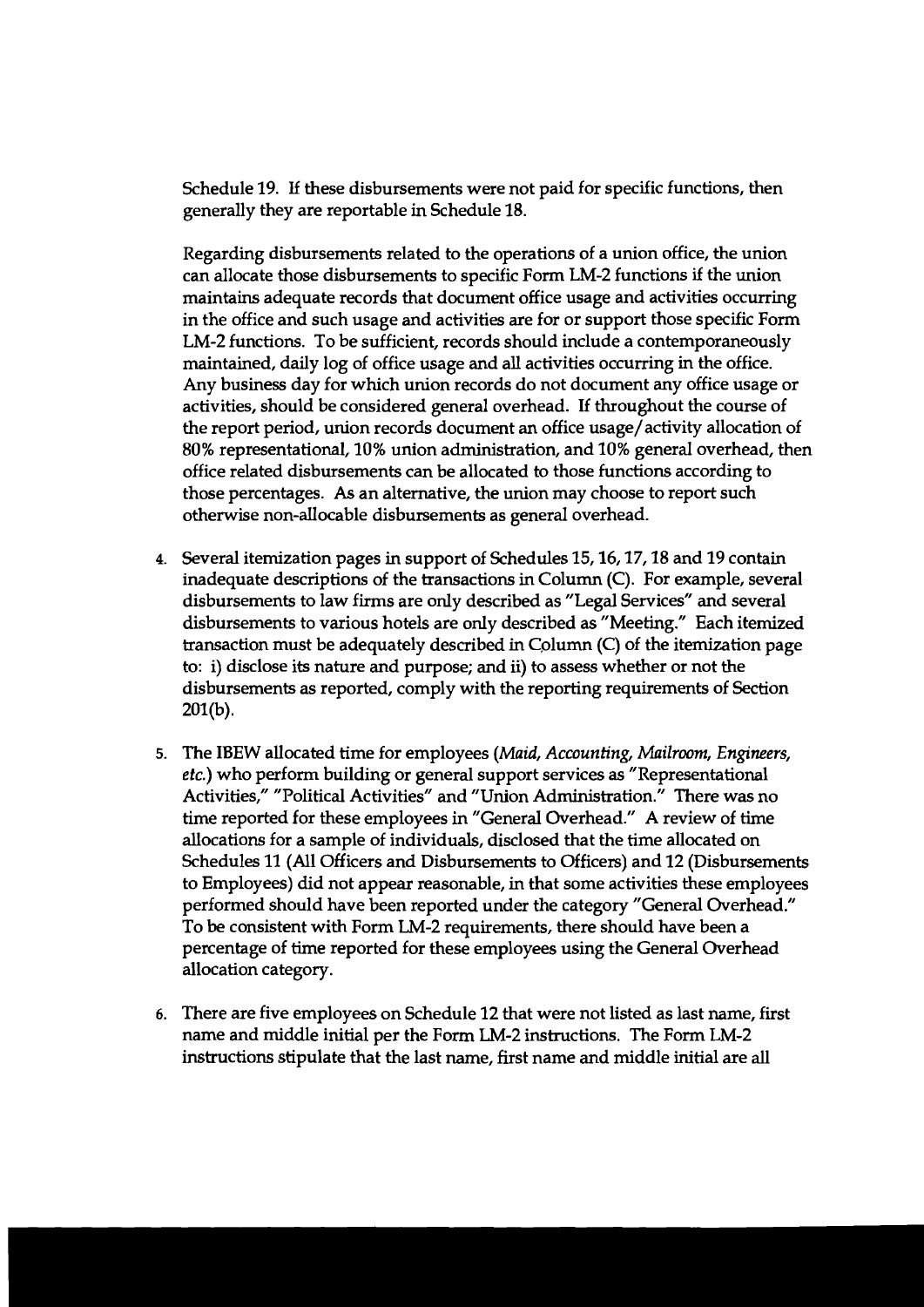required for each employee who during the reporting period received more than \$10,000 in gross salaries and disbursements from the labor organization.

- In some instances, the title "International Representative" shown on Schedule 12 did not adequately describe those employees' jobs. For example, one employee who was listed as an International Representative is Executive Assistant to the International Secretary-Treasurer. Another employee listed as International Representative is actually the Director of the Per-Capita Department. The Form LM-2 instructions require that the position each listed employee holds in the labor organization be reported. To avoid misrepresenting the position held by each listed employee, the IBEW should report the more specific position.
- 8. The IBEW did not consistently or completely capitalize all purchases as required by the stated capitalization policy; therefore, Form LM-2 Schedule 4 (Purchase of Investments and Fixed Assets) has been underreported. In order to accurately report purchases of fixed assets on the LM-2 report, the I-CAP Team recommends that the IU clarify its policy and apply it uniformly.
- 9. Schedule 6 (Fixed Assets) of the Form LM-2, requires that the labor organization report details of all fixed assets, such as land, buildings, automobiles and other vehicles, and office furniture and equipment owned by the labor organization. The I-CAP Team could not confirm the amount reported on Schedule 6 because the IU failed to tag furniture and equipment to confirm that the item in question was the item listed in the inventory. In addition, certain items selected for review could not be located at all in the IU offices. In order to satisfy the reporting requirements for fixed assets and report an accurate and verifiable amount in Schedule 6, **all** office furniture and equipment must be inventoried, tagged, located, and identified, and periodic inventory counts must be conducted.
- **10.** Dues amounts are not shown in Item 21 of the LM-2; instead, the "10.00 per Month" reported on line (a) is actually the per capita tax assessment. The Form LM-2 instructions require that regular dues, fees or other periodic payments that a member must pay to be in good standing, including the calendar basis for the payment, must be listed on Line (a) of Item 21.
- **11.** The IBEW reported "Prepaid Expenses" and "Inventory" as descriptions of assets in Column A of Schedule 7 (Other Assets). These descriptions are not sufficient to identify the type of assets, as required. The union's other assets may be classified by general groupings or bookkeeping categories, such as utility deposits or inventory of supplies for resale, as long as the descriptions are sufficient to identify the type of assets. More detailed descriptions are required.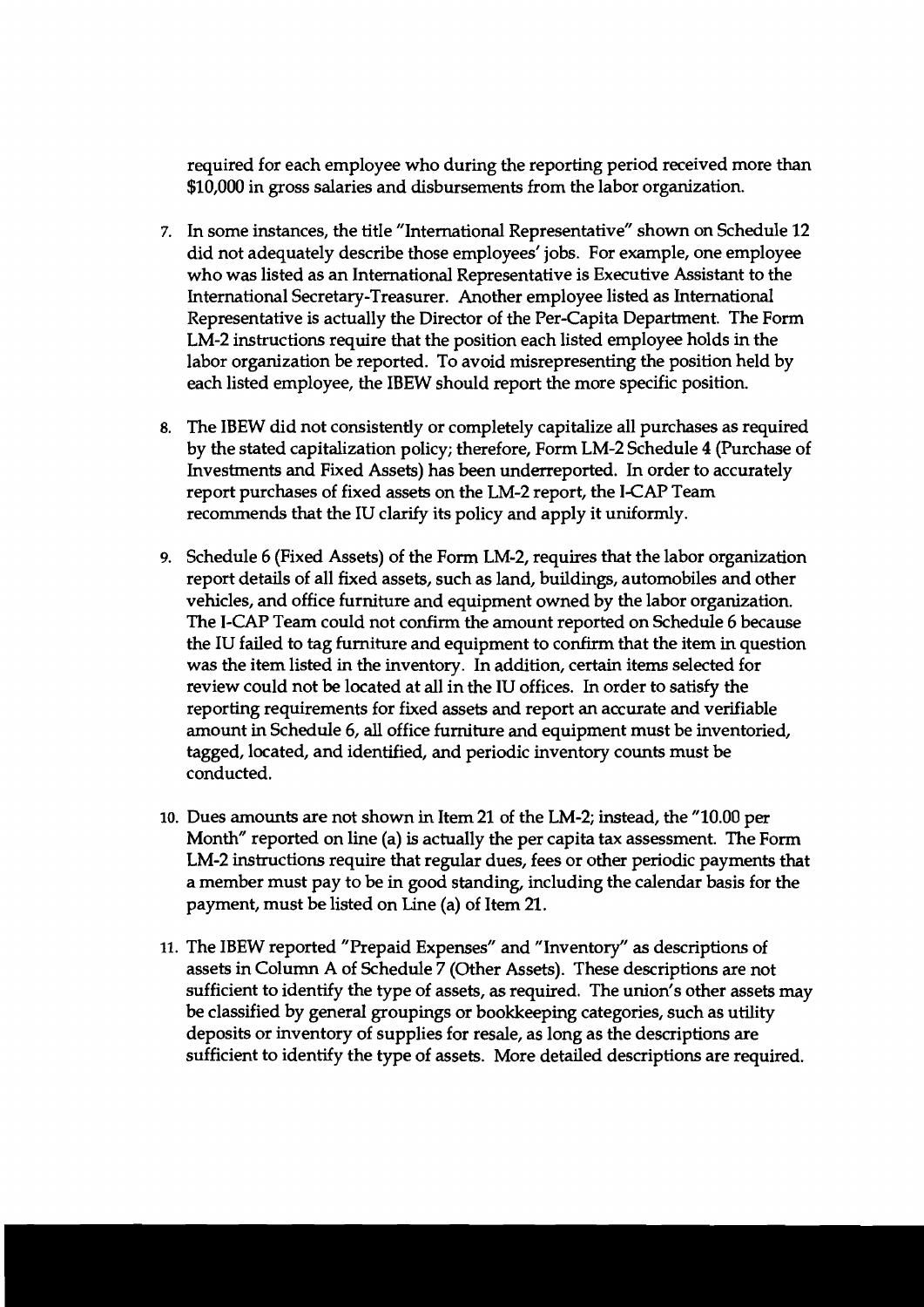The IBEW reported \$786,611,046 in sales of investments in Schedule 3 (Sale of Investments and Fixed Assets) and \$711,460,095 in purchases of investments in Schedule **4** (Purchase of Investments and Fixed Assets), but did not report any amounts in Line 14 (Less Reinvestments) of Schedules 3 and 4. The union reported the full amount of sales and purchases of investments as net sales and purchases in Item 43 (Sale of Investments and Fixed Assets) and Item 60 (Purchase of Investments and Fixed Assets). The total amount from the sale or redemption of U.S. Treasury securities, marketable securities, or other investments that was promptly reinvested must be entered on Line **14** of Schedules **3** and 4.

Generally, "prompt" means reinvesting (or "rolling over") the funds in a week or less without using the funds for any other purpose during the period between the sale of the investment and the reinvestment. The union must therefore report the amount of "reinvestments" in Line **14** of Schedule 3 and 4 and report only the net sales and purchases of investments in Items 43 and 60.

13. The IBEW's Form LM-2 contains two discrepancies related to relocation benefit payments. The first is that \$500.00 reported on Schedule 12, Column G for one International Representative should have been applied to another International Representative, and \$395.00 was reported on Schedule 12, Column G for one International Representative that should have been applied to a separate International Representative. The discrepancies were due to coding mistakes of employee numbers.

## Inadequate Recordkeeping - LMRDA Section 206

Pursuant to Section 206 of the LMRDA, every person required to file any report under LMRDA Title I1 shall maintain records on the matters reported that will provide in sufficient detail the necessary information from which the reports filed may be verified, explained, or clarified and checked for accuracy and completeness. All required records must be maintained for at least five years following the date the financial report is filed. Records over five years must be maintained if they are necessary to verify reports filed within the last five years, for example, to verify current financial activities of the union, such as meeting minutes that note approval for officer salary increases. There were instances noted during this audit where the IBEW did not comply with the recordkeeping requirements of Section 206. **During** the exit interview, you were informed that adequate records necessary to document all financial transactions, regardless of the amount, must be maintained for a minimum of five years.

14. IBEW employees who were assigned leased vehicles did not maintain mileage logs documenting the business use of vehicles to differentiate between business and personal miles, as required. In the case of union-owned and leased vehicles,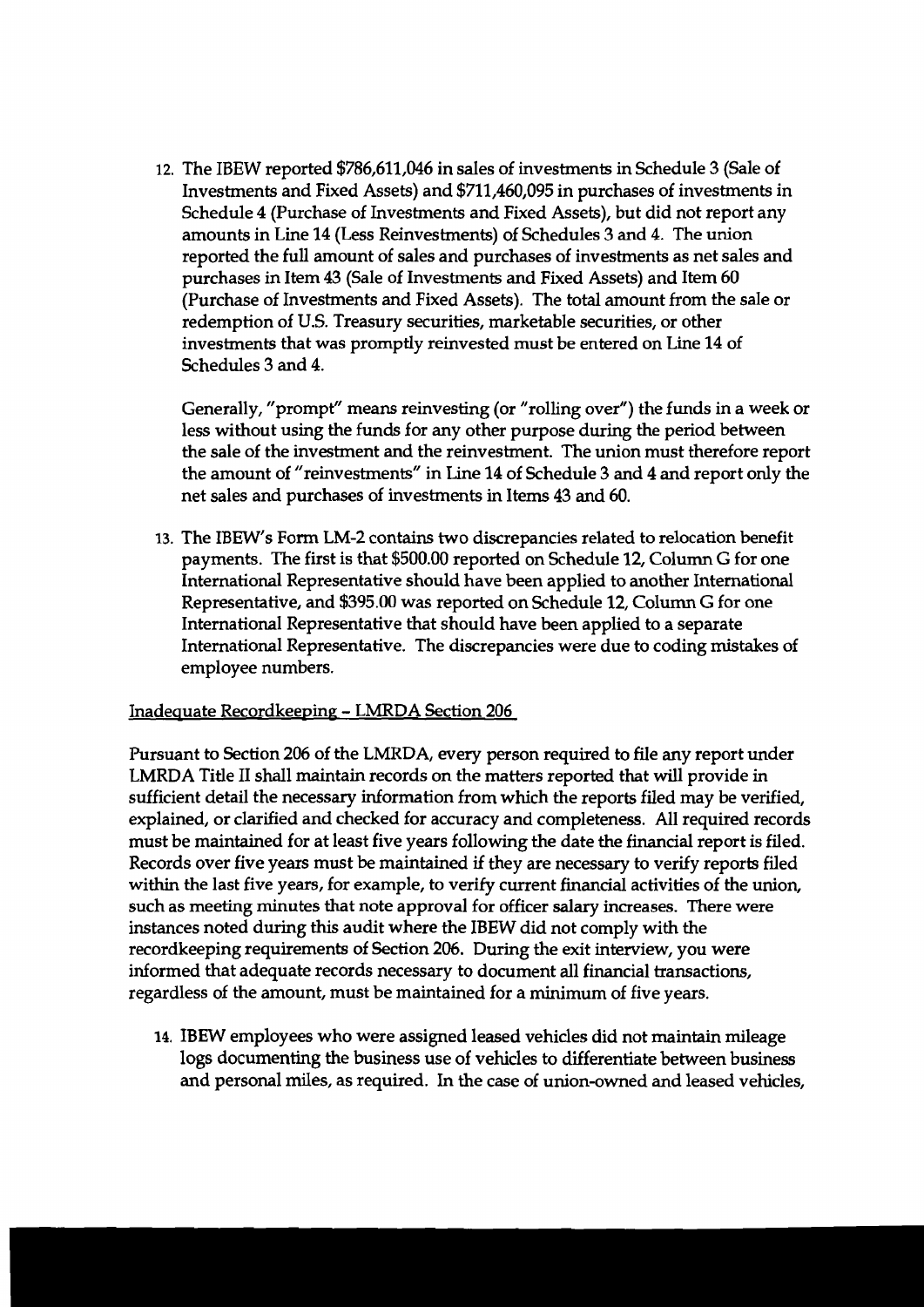mileage logs are required to be maintained for each vehicle documenting the date, number of miles driven, and business purpose for each use. These mileage logs must be maintained contemporaneously with vehicle usage.

15. The IBEW's "Rules and Instructions for Online Expense Reports," which supplement the IU's travel policy, provide guidance to officers and employees who incur travel and other union business-related expenses. The "Rules" advise that " . . .the International Secretary-Treasurer (I.S.T.) is directed 1) to pay claims for reimbursement for actual and reasonable expenses incurred directly on business of the I.B.E.W., when not away from home as well as when away from home, which are properly submitted, authorized and approved in accordance with the following rules and instructions, and 2) not to pay any item(s) of any claim for reimbursement for expenses incurred on behalf of the I.B.E.W. when not submitted in accordance with the following rules and instructions, unless specifically directed otherwise by the International Resident (I.P.). Authorized expenses are limited to those essential for I.B.E.W. business purposes. Non-I.B.E.W. business-related expenses, which are not covered in these instructions will NOT be reimbursed."

The I-CAP Team found that the IU did not always follow its policy or the requirements of the LMRDA with regard to travel and union business-related expenses incurred by its officers and employees. Specifically, the IBEW did not retain adequate documentation for all expenses incurred by its officers and employees. Form LM-2 instructions require that labor organizations retain original receipts, bills, and vouchers for all disbursements. In certain instances, receipts, bills, and vouchers were not retained for meal expenses.

In some instances, IBEW records pertaining to meal expenses included no written explanation of union business conducted or the full names and titles of all persons incurring those meal charges. In order to comply with LMRDA Title 11, union records pertaining to meal expenses must include written explanations of union business conducted and the full names and titles of all persons incurring the restaurant charges.

In addition, in some instances, officers and employees did not submit itemized receipts for meal expenses. Itemized receipts provided by restaurants to officers and employees must be maintained by the union. These itemized receipts are necessary to determine if such disbursements are for union business purposes and to fulfill the recordkeeping requirement in LMRDA Section 206.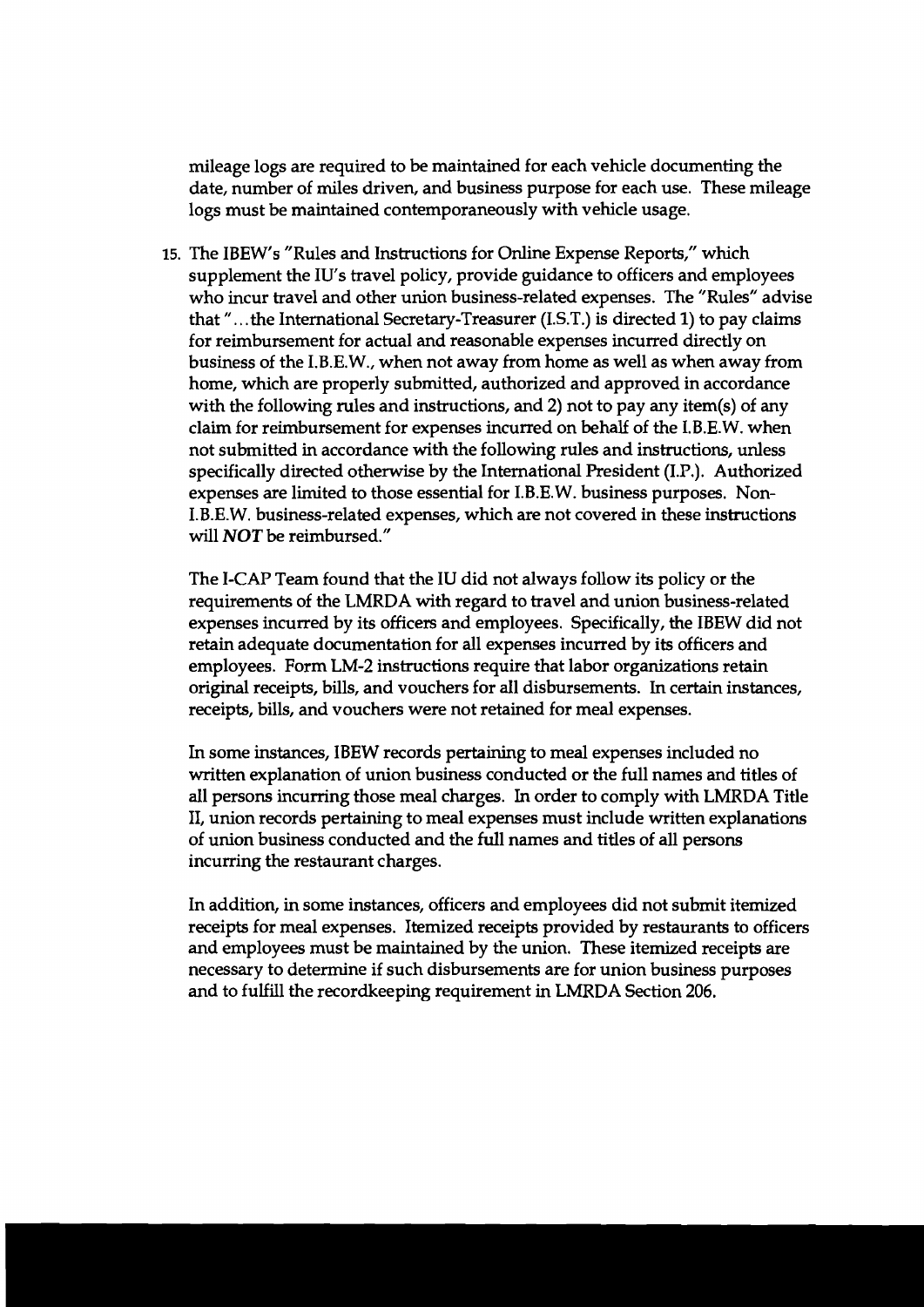- 16. Some Internet charges, tolls and car washes, although permitted expenses according to union policy, were not adequately documented. The expenses in question either did not have receipts or the receipts lacked identifying information to confirm that the expenses were incurred by the employee seeking reimbursement. Pursuant to Section 206 of the LMRDA, every person required to file any report under LMRDA Title I1 shall maintain records on the matters reported to provide in sufficient detail the necessary information from which the reports filed may be verified, explained, or clarified and checked for accuracy and completeness.
- 17. The IBEW did not always have documentation authorizing payments for relocation purposes. The I-CAP Team recommends that IBEW only pay relocation benefits after written approval from the International President stating that the named officer or employee is permitted to receive relocation benefits. Pursuant to Section 206 of the LMRDA, every person required to file any report under LMRDA Title I1 shall maintain records on the matters reported to provide in sufficient detail the necessary information from which the reports filed may be verified, explained, or clarified and checked for accuracy and completeness.
- 18. In some instances the IU did not have source documents for receipts but instead disclosed receipts on a report. Without source documents, such as copies of checks received or copies of invoices requesting payment, the receipt information on the Form LM-2 can not be verified. Unions must retain records necessary to verify all assets, liabilities, receipts, and disbursements reported on Form LM-2 reports.
- 19. The IBEW loaned \$500,000 to its Committee on Political Education's Education Fund. There is nothing in writing to document this agreement. In order to comply with Form LM-2 instructions, the IBEW must maintain a written record that discloses all the terms of a loan, *i.e.,* payment due dates, interest rate, loan period, etc.

## Office Holding Prohibitions - LMRDA Section 504

Section 504 of the LMRDA prohibits persons convicted of certain offenses from holding labor organization office or employment for a period of thirteen years from the date of conviction or release from prison, whichever is later. It is also a violation of Section 504 for another person to willfully and knowingly hire, retain, employ or otherwise place the barred person in a prohibited capacity.

**20.** The IBEW does not conduct criminal background checks of officers or employees to determine whether any officer or employee has a disqualifying criminal record. During the exit interview, the I-CAP Team emphasized the importance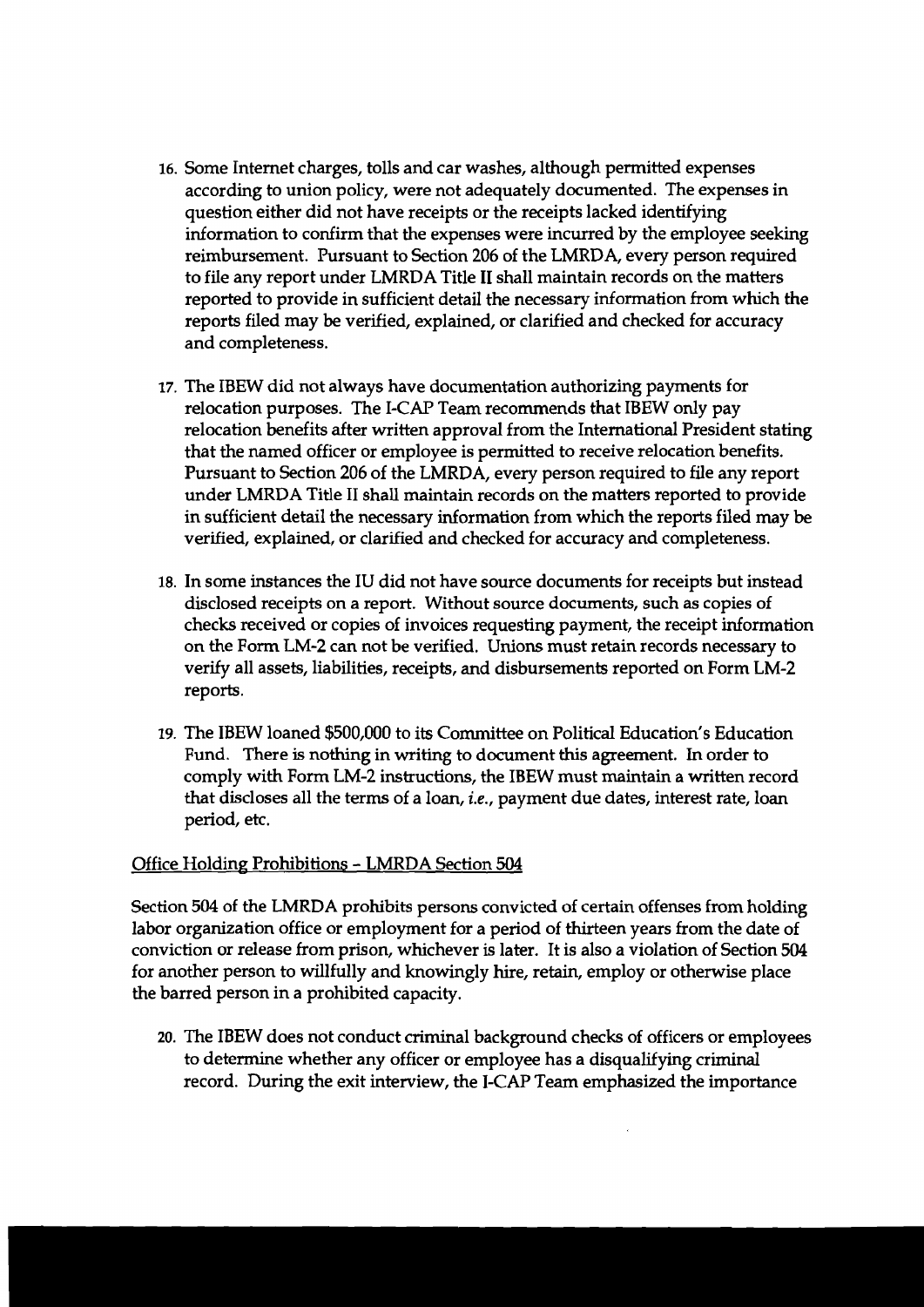of verifying background information to ensure that individuals do not hold office or employment in violation of LMRDA Section 504.

## Internal Controls

Adequate internal financial controls are essential to prevent the misuse of union funds and to support financial responsibility and other obligations under Title I1 and Title V of the LMRDA. Title V of the LMRDA stipulates, among other things, the fiduciary responsibility of officers of labor organizations. As a general rule, weaknesses in financial controls can lead to violations of Section 501 of the LMRDA.

- **21.** A complete physical inventory count and periodic inventories thereafter as discussed in Item **#9** herein are required for the IBEW to accurately substantiate the amounts reported on the Form LM-2. The I-CAP Team recommends that **all**  items that are in service are tagged for identification within the IU's inventory listing. In addition, the inventory listing maintained by the Accounting Department needs to be reconciled with the computer equipment listing maintained by the Information Technology Department.
- 22. The I-CAP Team found one check made payable to the lBEW Petty Cash Fund and endorsed by an IBEW employee. Checks should be made out to the petty cash custodian or the person responsible for handling the funds for which the checks were written.
- 23. The audit revealed four checks in the period from March 24, 2006 to May 30, 2006 that were still outstanding as of October 2007. The IU should follow its policy of voiding checks that have been outstanding over one year.
- 24. The IBEW's relocation policies for the United States and Canada do not state who is responsible for approving the benefits for certain categories of relocation beneficiaries. Clarifying the current policy to identify who is responsible for authorizing relocation benefit payments in all instances will help ensure that these payments are properly approved. For example, relocation benefits paid to or on behalf of the International President should be approved by the Executive Board, and relocation benefits for others should be approved in writing by the International President prior to effecting transactions and payments.
- 25. The IBEW did not consistently authorize relocation benefits in accordance with either the *IBEW Relocation Policy-USA* or *IBEW Relocation Policy-Canada*. The I-CAP Team recommends that the IU consistently follow its policy as to how officers and employees should submit requests for eligible expenses related to their home when they sell it or when IBEW purchases it.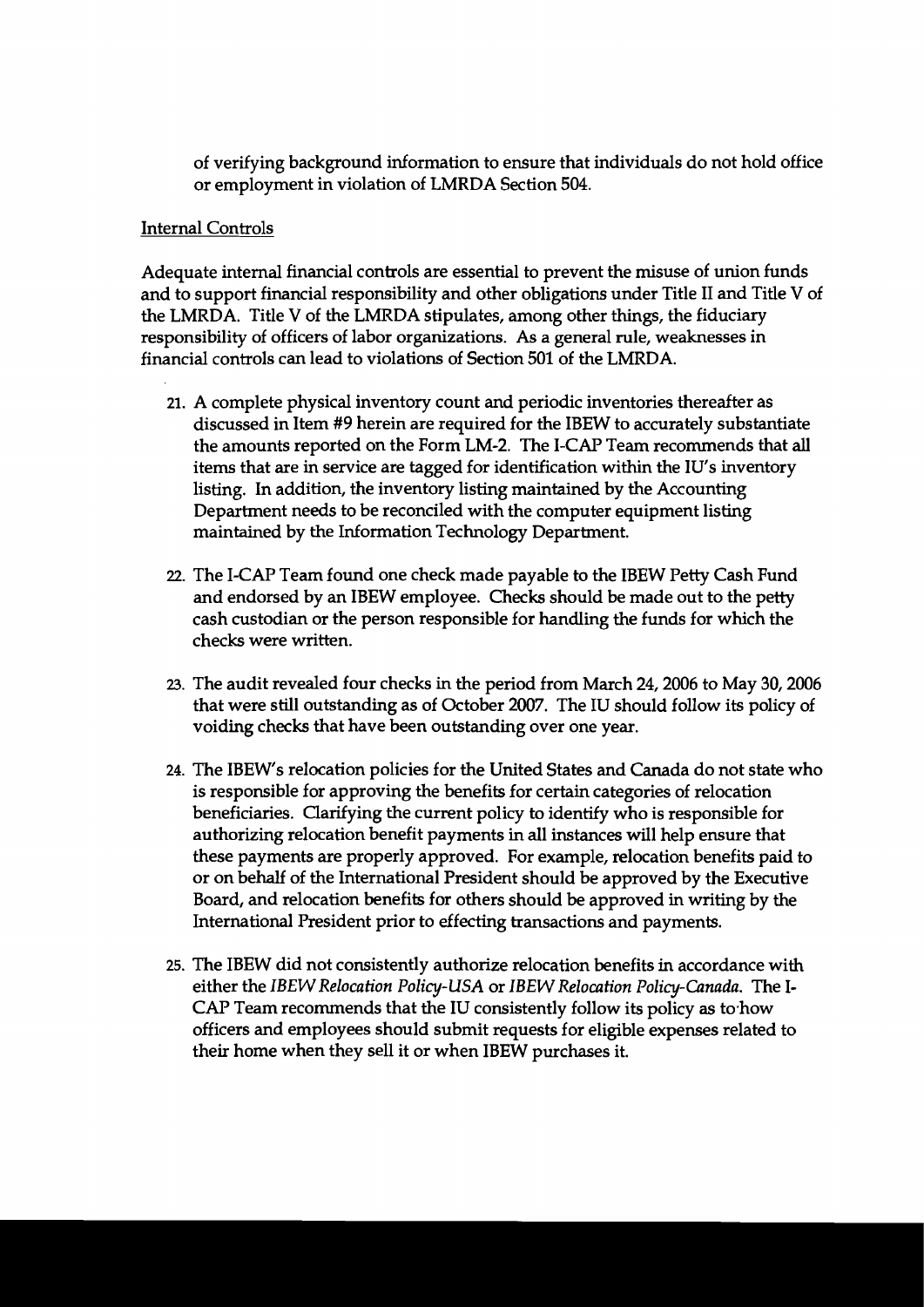26. The IBEW's mailroom staff receives and opens envelopes that may contain checks but does not keep a log of the incoming checks. Since there is no assurance that all checks are being accounted for, a potential risk for the improper use of these checks increases. Implementing additional internal controls would strengthen IU reporting and operational compliance and ensure accountability over the checks.

The I-CAP Team recommends that one staff member in the mailroom be assigned to receive checks, list the checks and forward the list to the Controller. The Controller would then reconcile canceled deposit slips to the check list to ensure that all checks that came in were eventually deposited.

- 27. Despite inadequate documentation, the IBEW reimbursed employees for expense report items such as Internet charges, tolls and car washes as discussed in Item #16 herein. Also, one employee received reimbursements for an expense report that she did not sign. All employee expenses should be properly documented before the IU pays or reimburses the employee for those expenses.
- 28. The I-CAP Team found that the invoices from the law firm Sherman, Durn, Cohen, Leifer & Yellig, P.C., were not sufficiently itemized to determine the rate per service. The bill just shows a total for all the services for that invoice. All other law firms' invoices in the sample show the amount of time for each service multiplied by the hourly rate. For example, reviewing a loan document may have taken  $\frac{1}{2}$  hour at a rate of \$250.00 an hour which amounts to a billable amount of \$125.00 for that service. In the interest of determining the reasonableness of the fees charged, the IU should only pay a bill for legal services where the law firm discloses how much time it is billing for each particular service and the applicable rate per hour.

As discussed during the exit interview, the IBEW will submit, within thirty days from the date of this letter, a response letter to this closing letter, an amended Form LM-2 for the fiscal year ending June 30,2006, and, if necessary, an amended Form LM-2 for the fiscal year ending June 30,2007. The response letter should identify the corrective actions implemented by the IBEW based on the results of this compliance audit. We will schedule an on-site follow-up in approximately six months to review corrective actions taken, to discuss the amended Form LM-2 filed by the IBEW, and to continue cooperative efforts to prevent and correct LMRDA deficiencies.